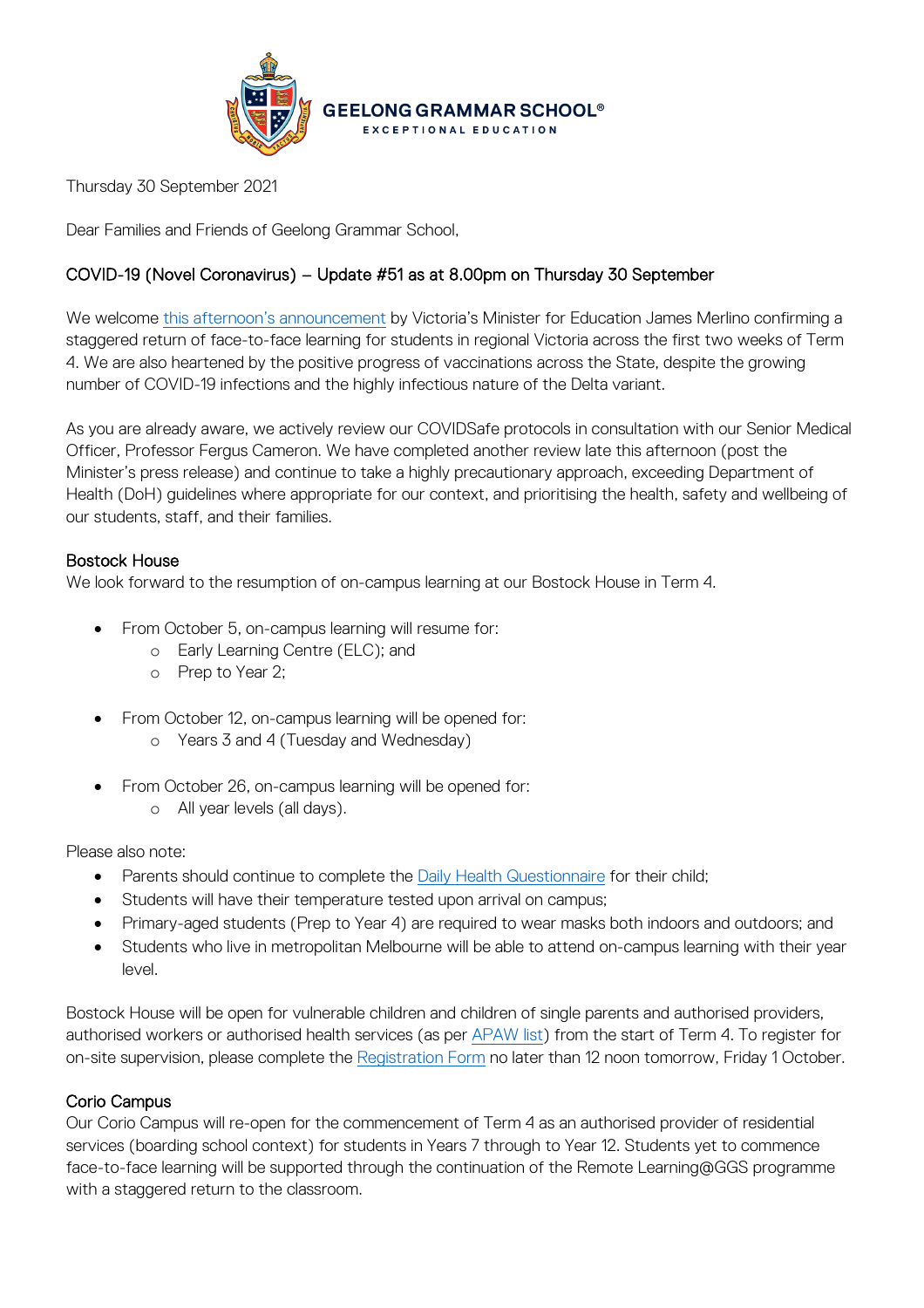- On October 5, the GAT will take place on-campus for all Year 12 students and Year 11 students studying VCE Unit 3 and 4 subjects, and all Year 12 IB students.
- From October 6, on-campus face-to-face learning will be opened for:
	- o All Year 11 and 12 students for all classes.
- From October 11, on-campus face-to-face learning will be opened for:
	- o Year 7 students (Monday-Friday);
	- o Year 8 students (Tuesday and Wednesday); and
	- o Years 5, 6 and 10 students (Thursday and Friday).
- From October 26, on-campus face-to-face learning will be opened for:
	- o All year levels (all days).

Please also note:

- Prior to returning to campus on the date stipulated above, all day students and all boarding students will be required to provide a PCR COVID-19 negative test result from a test taken within 72 hours of returning to campus. The negative test result is to be emailed to your child's Head of House prior to their return to campus.
- At the testing centre, please indicate that your child is a member of a residential community (this notification may assist with swift processing of the result). The requirement for the provision of a negative test result prior to returning to campus is a response to the increased risk posed by the Delta variant. As outlined in this afternoon's announcement by Minister Merlino, Senior School day boarding students travelling daily from metropolitan Melbourne to attend on-campus must either be tested twice weekly or be double vaccinated; All students, both boarding and day students (as well as staff travelling from metropolitan Melbourne), will be required to undertake daily temperature checks and complete the [Daily Health Questionnaire;](https://forms.office.com/Pages/ResponsePage.aspx?id=ELu_KfmYBkWxD1P2rSx8Ev-kTHtY0BRDgodmf5vZO-ZUMlA3SjBJOTlGTENIQk5aVjlRMFdIMTZCQS4u&wdLOR=c6ADEBC50-953A-40B2-8789-919A85C6009F)
- Wearing of face masks will continue to be mandatory, both indoors and outdoors (with the exception being in boarding house bubbles), for both secondary school and primary school-aged students, as strongly recommended by Victoria's Chief Health Officer (CHO) and our Senior Medical Officer;
- Consistent with our practice in 2020, closed weekends for boarders will continue in Term 4 until further notice. We will continue to review closed weekends, dependent on the number of cases within the broader community, noting that health reports are suggesting that peak case numbers may yet be four to six weeks away.

Our Corio Campus will be open for vulnerable children and children of single parents and authorised providers, authorised workers or authorised health services (as per [APAW list\)](https://www.coronavirus.vic.gov.au/authorised-provider-and-authorised-worker-list) from the start of Term 4. To register for on-site supervision, please complete the [Registration Form](https://www.ggs.vic.edu.au/school/our-school/leadership-and-governance/recent-statements/covid-19/supervision-of-remote-learning-ggs) no later than 12 noon tomorrow, Friday 1 October.

### Timbertop

We confirm our Timbertop campus will re-open for the commencement of Term 4 as an authorised provider of residential services (boarding school context) on 4 October 2021. We will comply with remote learning restrictions, including the staggered return to face-to-face learning for our students from October 11.

Prior to returning to campus, all students will be required to provide evidence of a PCR COVID-19 negative test result from a test taken within 72 hours of returning to campus. At the testing centre, please indicate that you child is a member of a residential community; this notification may assist with swift processing of the result. The requirement of a negative test result prior to returning to campus is a response to the increased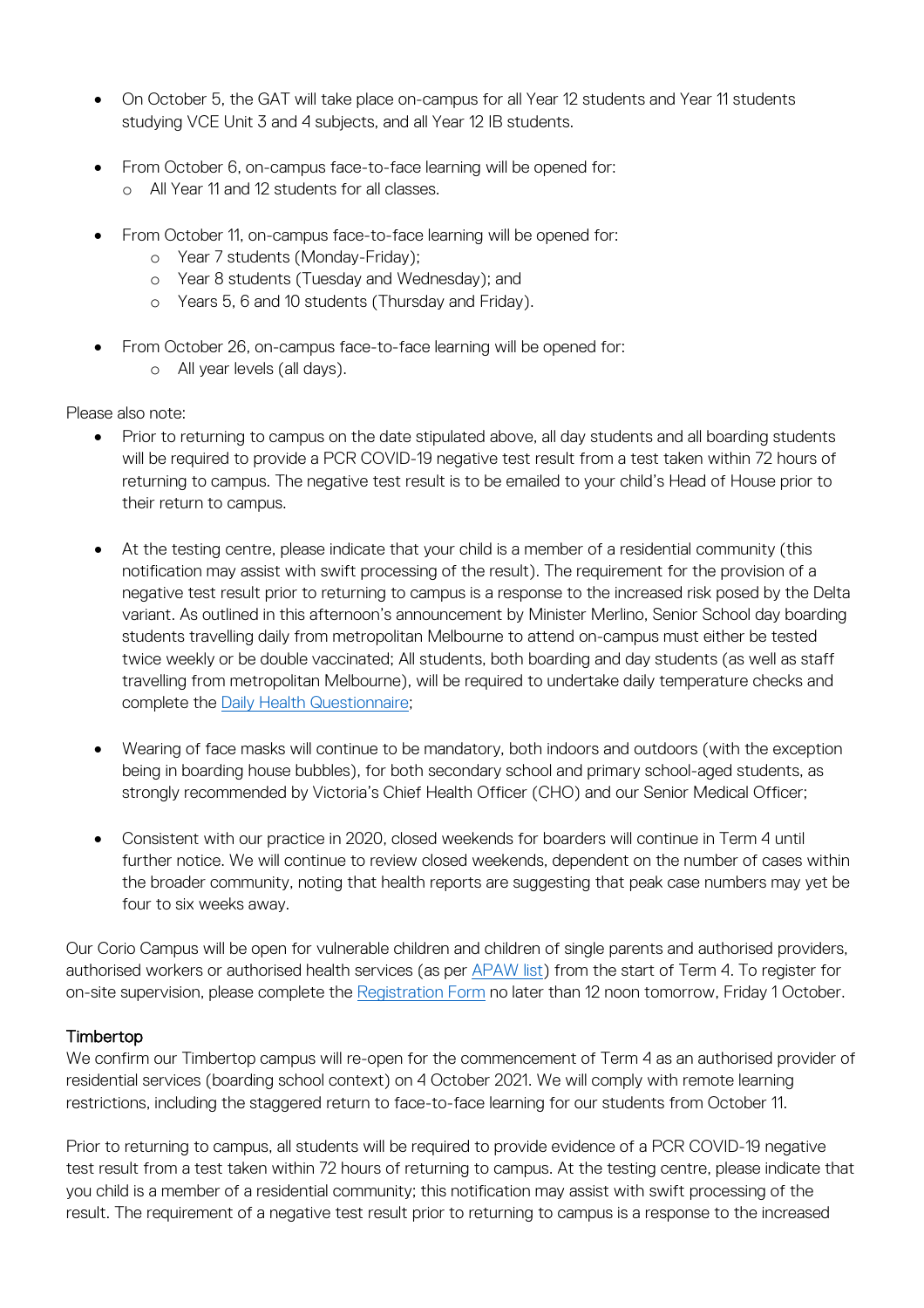risk posed by the Delta variant. The negative test result is to be emailed to your child's Head of Unit prior to their return to campus.

## Toorak Campus

We look forward to the resumption of on-campus learning at our Toorak Campus in Term 4 as per the indicative timeline (dependent upon vaccination levels) outlined in [Victoria's Roadmap.](https://www.coronavirus.vic.gov.au/victorias-roadmap)

- From 18 October, on-campus learning will be open for:
	- o Early Learning Centre (ELC) for vulnerable children and children of single parents and authorised providers, authorised workers or authorised health services (as per [APAW list\)](https://www.coronavirus.vic.gov.au/authorised-provider-and-authorised-worker-list);
	- o Prep (Monday-Wednesday);
	- o Years 1 and 2 (Thursday and Friday); and
	- o Out of School Hours Care (OSHC) operating all days.
- From October 26, on-campus learning will be opened for:
	- o Early Learning Centre (ELC) parents/carers (or, in a single parent family, the single parent/carer) who are fully vaccinated (received two doses of the COVID-19 vaccine);
	- o Years 3 and 4 (Tuesday and Wednesday); and
	- o Years 5 and 6 (Thursday and Friday).
- From November 5, on-campus learning will be opened for:
	- o All year levels (all days).

Please also note:

- Parents should continue to complete th[e Daily Health Questionnaire](https://forms.office.com/Pages/ResponsePage.aspx?id=ELu_KfmYBkWxD1P2rSx8Ev-kTHtY0BRDgodmf5vZO-ZUMlA3SjBJOTlGTENIQk5aVjlRMFdIMTZCQS4u&wdLOR=c6ADEBC50-953A-40B2-8789-919A85C6009F) for their child;
- Students will have their temperature tested upon arrival on campus; and
- Primary aged students (Prep to Year 6) are required to wear masks both indoors and outdoors.

Toorak Campus will be open for vulnerable children and children of single parents and authorised providers, authorised workers or authorised health services (as per [APAW list\)](https://www.coronavirus.vic.gov.au/authorised-provider-and-authorised-worker-list) from the start of Term 4. To register for on-site supervision, please complete the [Registration Form](https://www.ggs.vic.edu.au/school/our-school/leadership-and-governance/recent-statements/covid-19/supervision-of-remote-learning-ggs) no later than 12 noon tomorrow, Friday 1 October.

### National Code for Boarding School Students

The National Cabinet endorsed the National Code for Boarding School Students on Friday 17 September 2021. We continue to await further announcements from the Victorian Department of Health (DoH) as to how this may streamline travel arrangements for interstate students. Please note, however, that the implementation of the National Code will not overcome the quarantine requirements upon arrival in the State. Students will still need to quarantine off campus for a period of 14 days prior to resuming living and learning on campus. We shall continue to keep families updated.

# Next Steps

The government is yet to release an updated Operations Guide for schools. As such, information contained within this Update is subject to change and we may well be publishing further communiques tomorrow and/or across the weekend. We appreciate that the timing of such communications may be frustrating yet we are reliant upon advice from the relevant authorities and will connect with you as soon as proper time has been allowed to enable a review of the yet to be published Guide.

Whilst today's announcement does not provide an immediate return to on-campus learning for all year levels for the start of Term 4, we are grateful that Victoria's Roadmap does provide some direction for the remainder of the 2021 academic year.